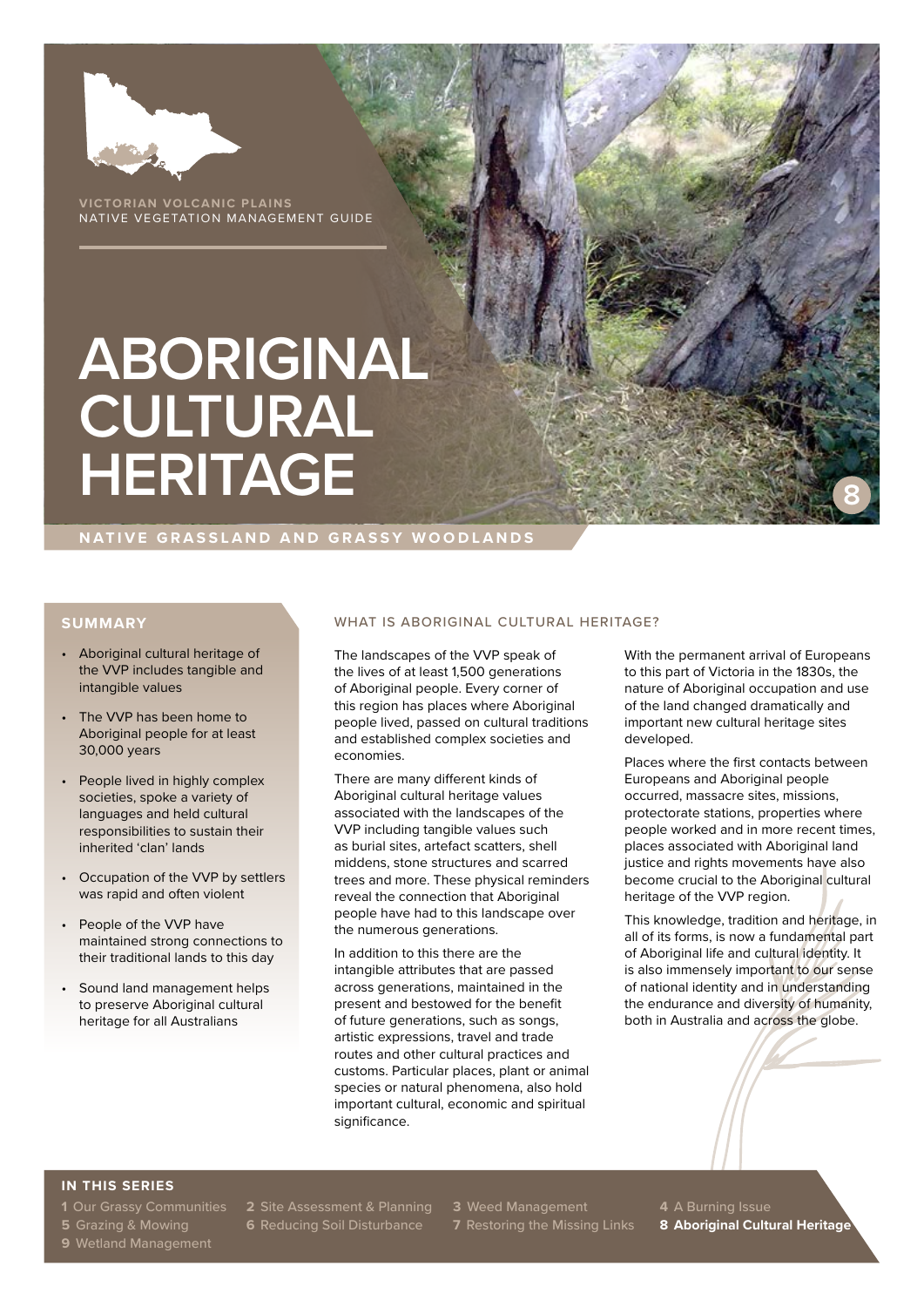## **ABORIGINAL CULTURAL HERITAGE**

## **NATIVE GRASSLAND AND GRASSY WOODLANDS**

### PRE-CONTACT HISTORY OF THE VVP

Both Aboriginal tradition and science agree that Victoria's VVP region has been peopled for at least 30,000 years. Over this time, major climatic fluctuations fundamentally changed sea levels, river systems and biodiversity, and some of the 400 volcanoes that created the VVP landscape were still active.

Aboriginal people witnessed these climatic and geological changes over numerous generations, adapting their lifeways to the continually evolving landscapes. These enormous changes were incorporated into creation stories and oral traditions, often explaining how the entire VVP landscape was shaped by the actions of Ancestor Beings.

In pre-colonial times, the people of the VVP lived in extended family groups or 'clans' and inherited discreet parcels of land through their grandparents. They spoke a variety of languages and dialects and lived in highly complex societies involving systems of trade, episodes of conflict and intricate kinship relationships. These societies were enriched by songs, stories and ceremonial practices. People held intimate knowledge of their land, not just in an environmental sense, but had important cultural responsibilities to renew and sustain their country.

Life on the VVP tended to focus on rivers, creeks, lakes and permanent swamps, but the grassy plains and hills also hosted important quarry sites, food resources and cultural and ceremonial places.

The lakes and swamps teemed with eels, fish and waterfowl that were speared, trapped and netted, and in riverine and woodland habitats possums were caught for their meat, but also their pelts which were then crafted into elaboratelydesigned cloaks. On the plains, hunters killed larger game species, whilst women and children systematically dug *murnong*  (Yam Daisy tubers) and collected a wide array of other plant and animal foods as they went.

Every part of the country was utilised as family groups along rivers, hill tops, valleys and across the plains. At certain times of the year, large gatherings of people would occur at places celebrated for eels, game and other resources.

### HISTORY OF SETTLEMENT AND CHANGES TO THE VVP

Following John Batman's controversial treaty with Kulin leaders in June of 1835 and the explorer Thomas Mitchell's reports of fertile pasture in western Victoria, waves of squatters soon came to occupy the VVP. Coming from every direction, they rapidly annexed the most fertile areas of the traditional lands of each language/cultural group.

Settlement in many parts of the VVP was met with fierce resistance as clans were driven off their lands and denied access to hunting grounds and important sites. Grassland habitats were swiftly altered as European livestock diminished traditional food and water resources, wetlands were drained and some areas were converted to crops. Drought in the early years of settlement further exacerbated these changes and the people of the VVP were starving.

Chief Protector Robinson summarised the sentiment of Djab Wurrung people in 1841, 'It was hungry black fellow who took sheep. Long time ago, they had plenty kangaroo, parum-pun, tuerercom (roots eaten by the natives); and then they were not hungry and did not take sheep. Kangaroo all gone, jumbuc (sheep) eat the roots.'

Occupation was often violent and cruel. Along with the effects of poor nutrition and disease, the people of the VVP were reduced to less than a third of their original numbers within 10 years of settlement. 'Considerable mortality' continued over ensuing decades as diminished family groups camped on stations or the fringes of settlements, and were moved onto reserves and mission stations. In spite of this, people have maintained strong connections to their traditional lands to this day.

*Develop a plan outlining the aims of the restoration project, " the issues to consider, and how, when and where the works will be done.* 

*"*



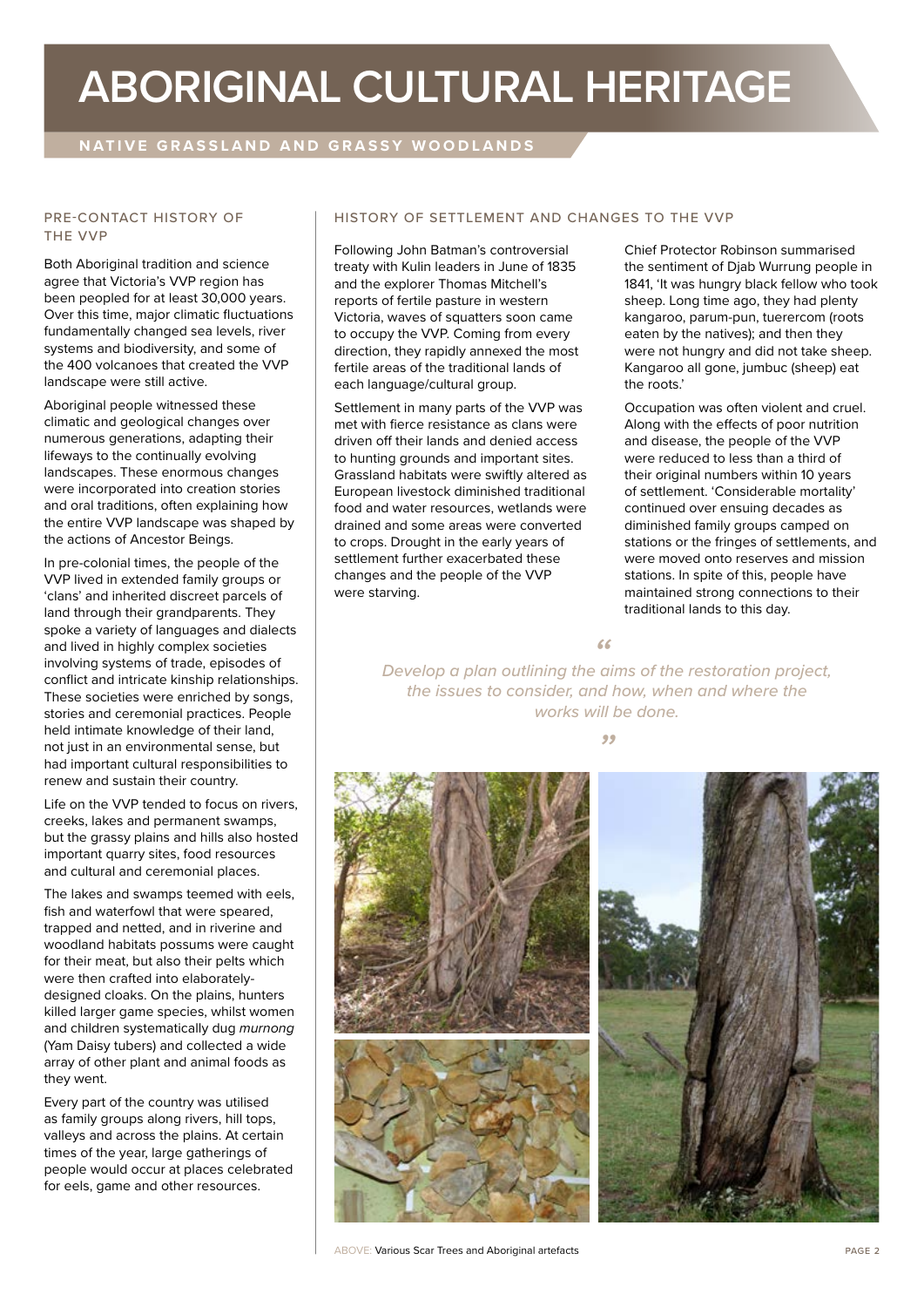## **ABORIGINAL CULTURAL HERITAGE**

## **NATIVE GRASSLAND AND GRASSY WOODLANDS**

### WHAT TYPES OF CULTURAL HERITAGE WOULD WE EXPECT TO FIND IN THE GRASSLANDS, GRASSY WOODLANDS AND WETLANDS ON THE VVP?

Both tangible and intangible cultural heritage can be found across the VVP. Tangible archaeological evidence, most commonly scatters of stone and other artefacts, will very often be found close to water sources, though short-term occupation sites can also be found on the plains and volcanic rises. Also, often occurring on floodplains and close to major rivers and lakes will be 'scarred trees'

Shell middens are also mostly found along river banks and flood plains or near swamps and lakes, and human burial sites and cooking mounds are typically found on the edges of lakes and rivers.

A range of Aboriginal stone structures can also be found in the region. Stone arrangements (for example those at Mt Rothwell/Wurdi youang and Lake Bolac) have a presumed ceremonial/ritual purpose although little is known about them today. A variety of stone traps made by Aboriginal people of the VVP to catch both fish and migrating eels can also be found across the region.

The most famous of these being the Lake Condah and Toolondo fish trap complexes. Finally, semi-circular stone arrangements and the foundations of small dwellings (which have been found in 'village'-like clusters in some locales) occur in the Mt Eccles and Mt Napier lava flow areas and the Corangamite region,

both on the 'stony rises' landform and the more open plains. Sadly, many stone structures were deliberately destroyed in the early contact period.

Beyond this mostly archaeological material, the VVP is also home to plant and animal species, places and practices important to Aboriginal cultural heritage. Plants and animals, for example, continue to hold spiritual or ceremonial significance to people and these are often associated with particular sites and landscape features.

The landscape itself was shaped by the creation deeds of Ancestor Beings and there are many plants and animals that have particular significance as totem species or represent moieties. These species also had and continue to have value as sources of food, medicine and artistic expression.

Cultural traditions such as songs, creation stories, ceremonial practices, oral histories, artworks and performances are all closely tied to sites across the region. Historical sites, that may or may not contain archaeological remains, such as foundations of mission buildings or places where massacres occurred are equally important.

These places hold considerable cultural heritage value as reminders of the time since European occupation.



### HOW DO WE PROTECT CULTURAL HERITAGE?

One of the ways you can look after the cultural heritage on your property is to research Aboriginal occupation in your region.

Find out about Traditional Owners' ongoing connection with your property by engaging with the relevant Representative Aboriginal Party (RAP) Groups, look out for heritage sites in likely locations and be aware of how the landscape underscores intangible heritage.

Many Aboriginal places have survived decades of agriculture and other land use/development but need on-going protection. Sound land management, including ecosystem and species maintenance and protection, will help preserve Aboriginal cultural heritage sites and places.

If you find Aboriginal cultural heritage sites on your property this should be celebrated, not feared.

It is against the law to disturb or destroy an Aboriginal place. If you are planning to undertake a 'high impact activity' on your land you will require a Cultural Heritage Management Plan (CHMP). You may also require a CHMP for any proposed use/ development of your land that falls within an area of 'cultural heritage sensitivity', unless the area has already been subject to significant ground disturbance.

You can use Aboriginal Victoria's online maps and tools to determine if you will require a CHMP. If you find an Aboriginal cultural heritage place or object on your land you are required to report it to Aboriginal Victoria under the *Aboriginal Heritage Act 2006*.

As a landholder, you can also enter into a voluntary Cultural Heritage Agreement with a relevant RAP to work together to manage and protect Aboriginal cultural heritage places and/or objects on your property.

ABOVE: Kurtonitj stone house